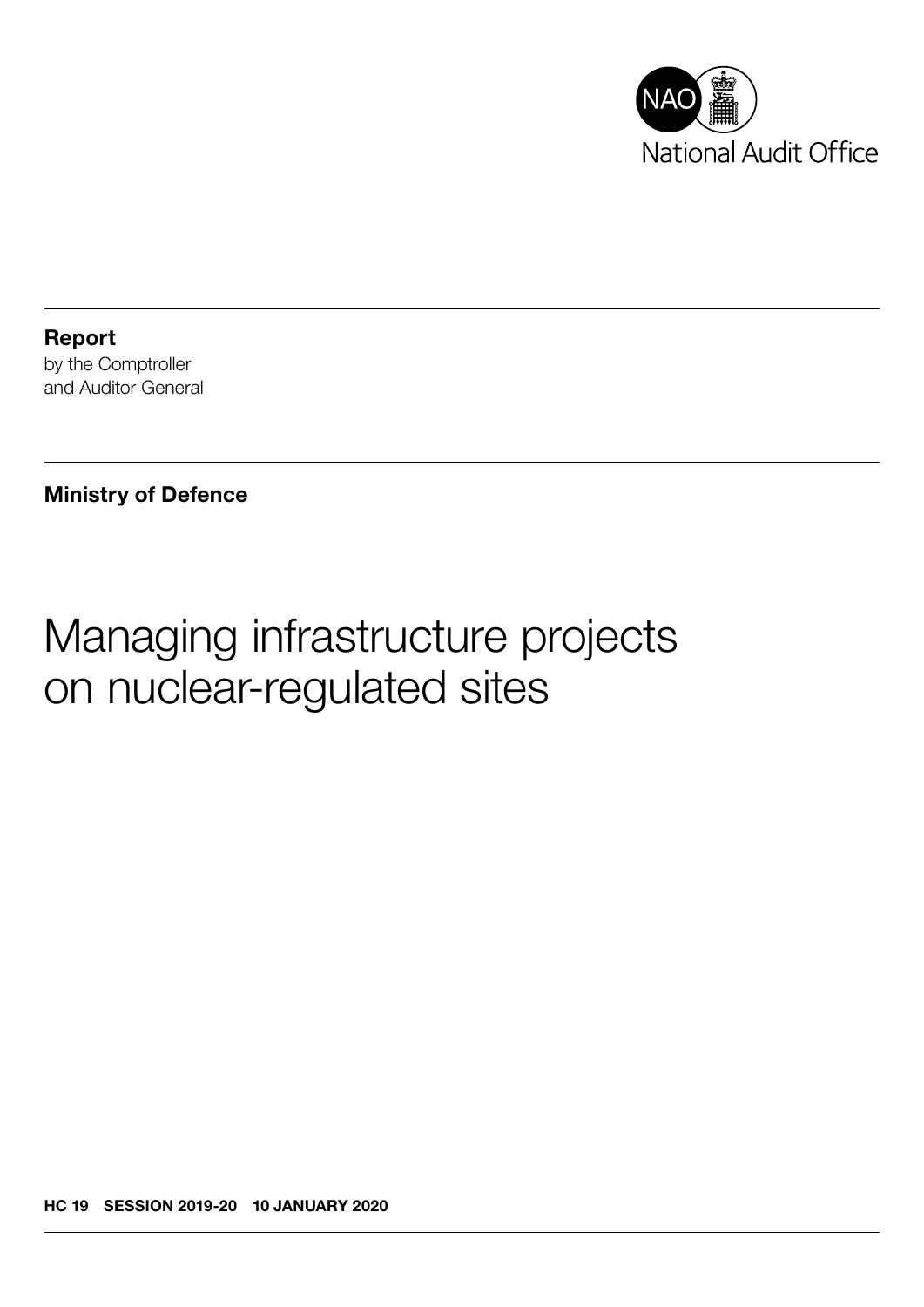### Key facts

### £2.5bn

current forecast cost of the Ministry of Defence's three infrastructure projects under construction at its nuclear-regulated sites, October 2019<sup>1</sup>

## £1.35bn

total increase (115%) in project costs between initial and latest position for the three projects reviewed

### £647m estimate of the total cost

increase across the three projects arising from the Ministry of Defence starting construction too early

## 24%

percentage attributed to three projects, by their initial value, of the Ministry of Defence's 52 current Nuclear Enterprise infrastructure projects, initially valued at £4.9 billion

The Ministry of Defence's (the Department's) three infrastructure projects currently in construction at nuclear-regulated sites



#### Note

1 Figures cover the Ministry of Defence's three infrastructure projects at nuclear-regulated sites that are currently in the construction phase. It does not cover other projects, such as at Devonport, HM Naval Base Clyde and the Atomic Weapons Establishment Pegasus project which are in their earlier stages.

Source: National Audit Office analysis of Ministry of Defence data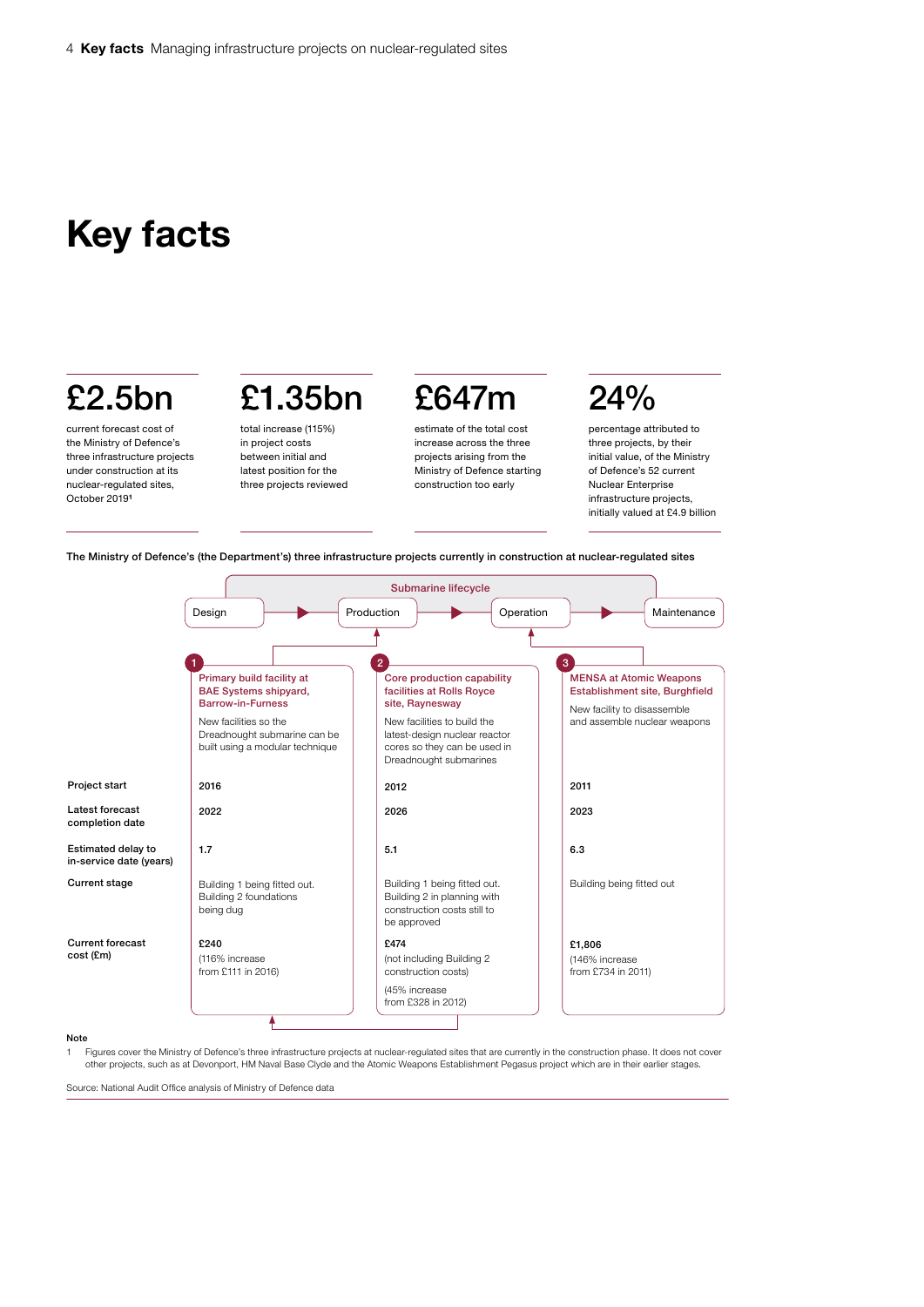### Summary

#### Introduction

1 The Ministry of Defence (the Department) maintains a submarine-based continuous at sea nuclear deterrent to support the government's national security policy. To do so it relies on a network of equipment, people and infrastructure, often referred to as the Defence Nuclear Enterprise (the Enterprise).<sup>1</sup> The infrastructure includes sites critical to producing, installing, operating, maintaining and disposing of nuclear reactor cores and weapons. These are known as nuclear-regulated sites (sites). Some, but not all, sites are owned by the government, with several of the most significant ones owned or operated by contractors. For these sites to operate, independent regulators must provide assurance that they, and the facilities within them, can safely handle nuclear materials. This includes by having sufficiently thick walls to contain any nuclear material, and deep enough foundations to withstand an earthquake.

2 Site regulators include the Office for Nuclear Regulation (ONR), which regulates Departmental sites licensed under the Nuclear Installations Act 1965, and the Defence Nuclear Safety Regulator (DNSR), which approves the safety of non-licenced Department-operated sites. For the construction of new facilities, the regulators carry out additional reviews, as well as providing any required legal permissions.

3 The Department currently has a number of large and complex construction projects for facilities at nuclear-regulated sites. These include three projects, currently valued at £2.5 billion, where construction has already started. The Department is undertaking these projects for different reasons. These include replacing ageing facilities built as early as the 1950s when the UK first invested in a nuclear submarine capability. The projects we examined (see Appendix Three) are:

- MENSA: The Department is building a new nuclear warhead assembly and disassembly facility at the Department-owned and Atomic Weapons Establishment (AWE)-operated site in Burghfield (Reading).<sup>2</sup>
- Core production capability (CPC) facilities: The Department is replacing facilities at the Rolls Royce-owned and operated site in Raynesway (Derby) so it can produce the latest nuclear reactor core designs.

<sup>1</sup> Comptroller and Auditor General, *The Defence Nuclear Enterprise: a landscape review*, Session 2017–2019, HC 1003, National Audit Office, May 2018.

<sup>2</sup> AWE refers to both AWE Management Limited, the commercial entity with whom the Department contracts, and AWE Plc, who operate sites on their behalf.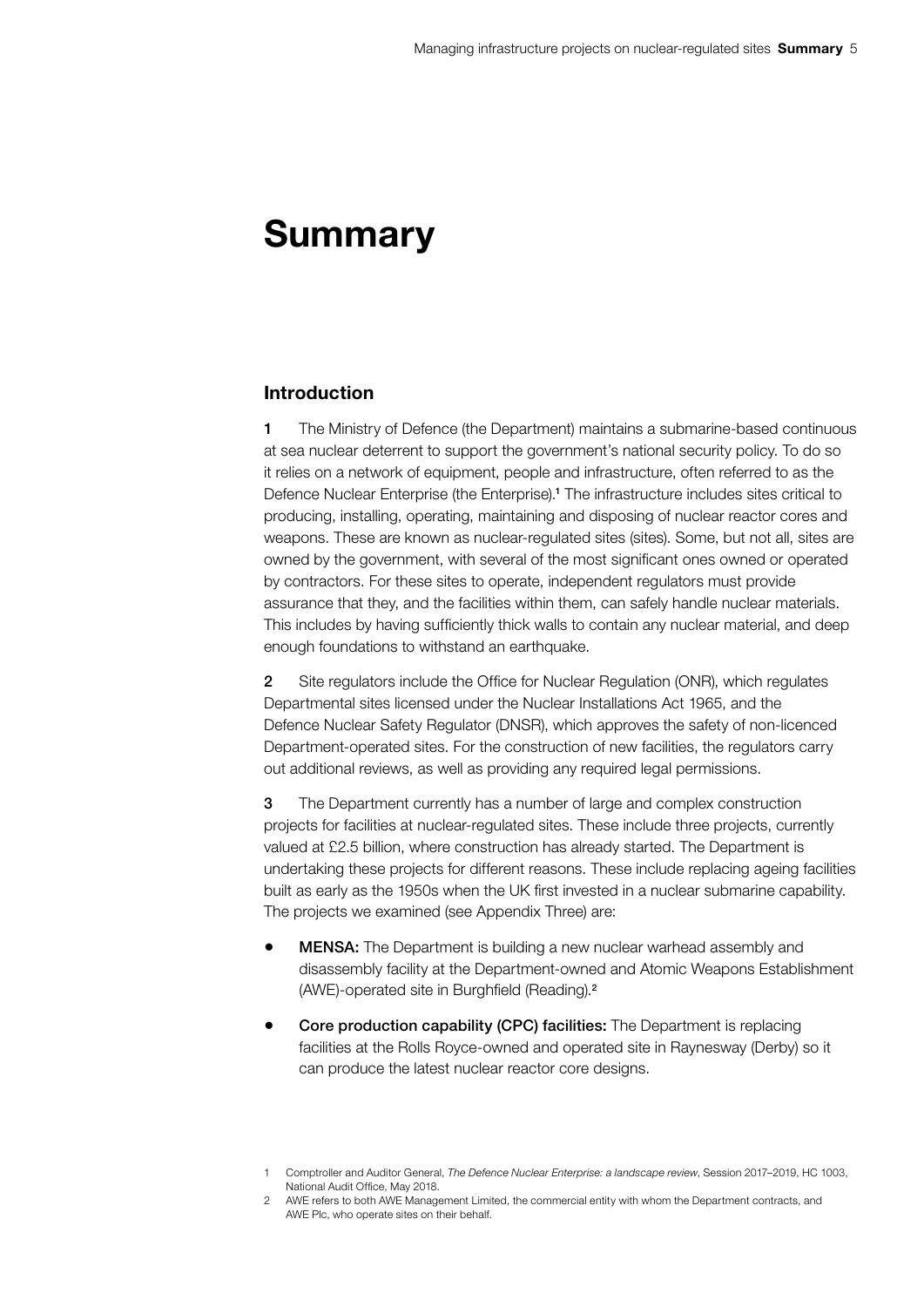**Primary build facility:** The Department is building new facilities at the BAE Systems-owned and operated shipyard in Barrow-in-Furness (Cumbria), which will allow a modular-build approach for the Dreadnought-class submarines.

The Department is also considering further projects at nuclear-regulated sites, which include the docks in Devonport and at HM Naval Base Clyde. A further project, to build a replacement facility for storing and manufacturing enriched uranium components at the AWE-operated Aldermaston site, has been paused.

4 For nuclear-licenced sites, statutory arrangements mean that the Department does not itself have a formal regulatory role.<sup>3</sup> Under statute, the regulator ensures site operators reduce nuclear and other safety risks to levels that are as low as reasonably practicable. This involves the construction and maintenance of facilities meeting modern regulatory standards. Although the regulator and site operator recognise the need for value for money, they are not formally required to focus on this factor under statute. As the Department pays for the facilities, it is responsible for securing value for money from its contractors. These arrangements differ from those for civil nuclear projects, where the site operator, also regulated by the ONR, pays for the infrastructure, with costs then reimbursed by government and value-for-money incentives more easily created.<sup>4</sup> For the projects we examine, the nuclear regulators have continued to assess sites as safe to operate.

5 To ensure value for money during the early project stages, the Department must overcome both the inherent risks affecting all complex infrastructure projects, as well as the unique nuclear regulatory challenges. This report examines if the Department's management of these projects to date represents value for money. It assesses whether the Department works with site operators and regulators to produce cost-effective designs; if commercial arrangements transfer risks; and how these projects are managed. In doing so, it aims to set out lessons for the Department to consider when completing these projects and planning its next cycle of such projects, as well as for others managing similarly complex work.

- 6 Against this background, this report examines:
- progress to date with infrastructure projects on nuclear-regulated sites (Part One);
- the Department's approach to the nuclear regulatory environment (Part Two); and
- whether the Department's project management aligns with accepted programme and commercial management standards (Part Three).

Appendix One outlines our audit approach. We focus on the three projects listed in paragraph 3. We do not conclude on whether the Department's decisions to undertake these projects represent value for money.

<sup>3</sup> For Departmental-owned and operated sites, the DNSR reports directly to the Secretary of State for Defence.

<sup>4</sup> For the purposes of this report, reference to 'civil nuclear' relates to sites under the responsibility of the Nuclear Decommissioning Authority.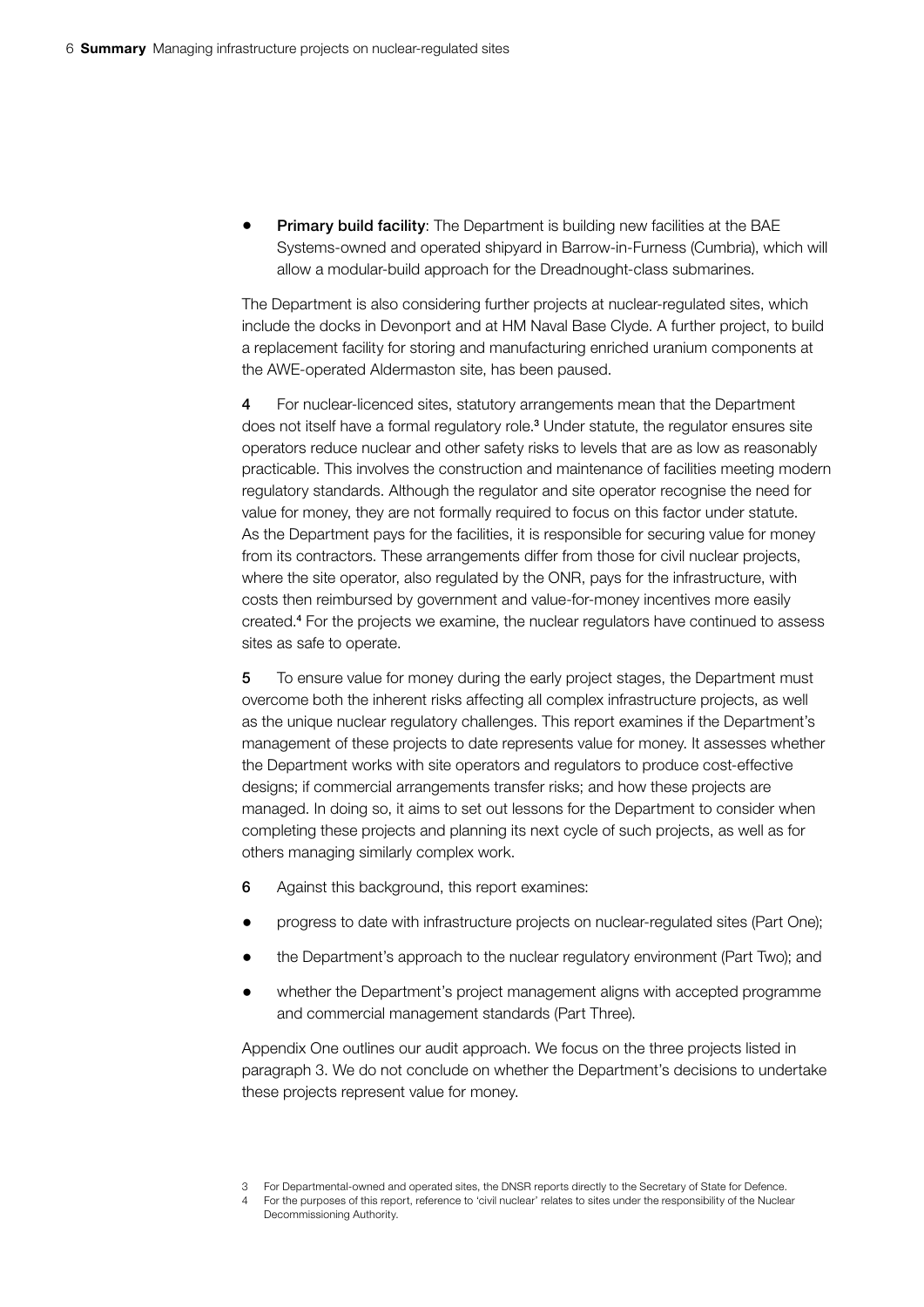### Key findings

#### Performance to date

7 None of the three projects in our review will be delivered to their original timeframe, with delays of between 1.7 to 6.3 years, and a combined £1.35 billion cost increase. The projects all experienced cost increases and delays in their early stages, with projects for CPC facilities and MENSA being re-scoped. Given the complex nature of these programmes, a range of factors – similar to those identified across civil nuclear and earlier defence projects – contributed to the cost increases and delays. As described in paragraphs 16 to 19, the Department has since changed its project and commercial approach and has progressed each project (paragraphs 1.15 to 1.18, Figures 4 to 6).

8 Delays and cost increases have impacted more broadly across the Enterprise. The Department needs the facilities covered by these three projects to provide critical aspects of the Enterprise, such as the nuclear propulsion systems for submarines to operate and nuclear warheads to arm them. Delays with these projects affect the existing infrastructure, which must continue in service for longer, and the wider Enterprise. For example, following delays to MENSA, the Department and its contractor AWE had to continue using existing infrastructure. In 2016, the ONR stated AWE could do this for a further three years. The Department expects to spend £21 million between 2016-17 and 2019-20 on site upgrades to maintain regulatory approval to use the site. For the primary build facility project, the Department continues to consider how to mitigate the impact of potential delays to the project on the Dreadnought-class submarine production programme (paragraphs 1.14, 1.16 and 1.17, Figure 3).

9 The Department has not learned all it could from the early stages of similar projects concluded in the UK and elsewhere. The Department has experienced similar challenges to those identified during its last cycle of nuclear-regulated site investment in the 1980s and 1990s. These include starting to build before requirements or designs were sufficiently mature, increasing risks through inappropriate contracts, and failing to engage with regulators to understand requirements. Some of these challenges were also identified in UK civil projects and American defence projects. Many – including Department-wide projects – were subject to extensive reviews, but we did not identify examples of the Department formally capturing and sharing lessons learned (paragraph 3.19 and Figure 11).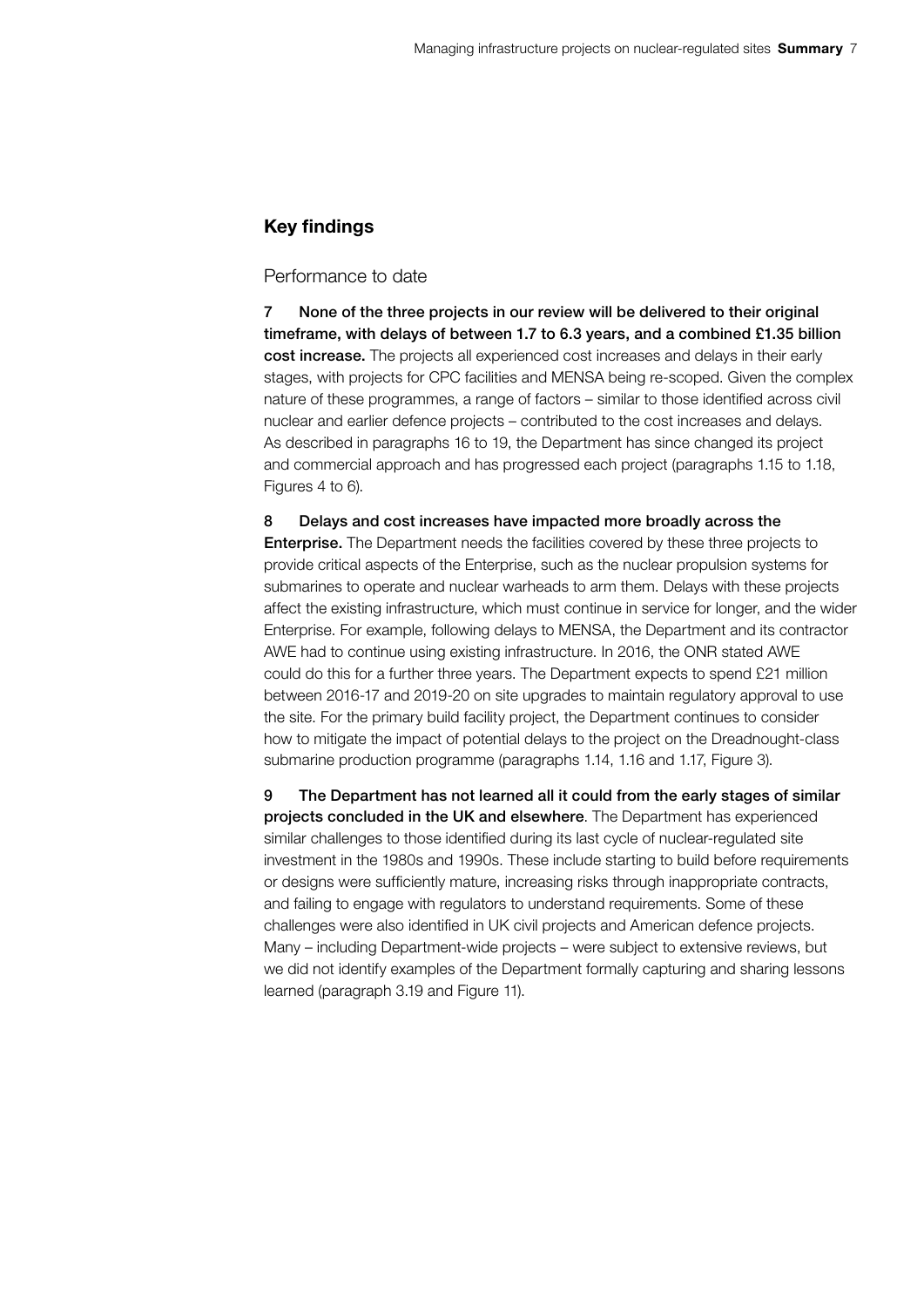#### Understanding the reasons for past performance

#### Working with regulators and site operators

10 The Department did not manage the value-for-money risks arising from its lack of a formal regulatory role. The Department, regulators and contractors all raised concerns with us that without further controls and a lack of consistent, three-way engagement, there is a risk of designs being over-specified and therefore more costly than necessary. Regulators do not specify the design, which is developed by the site operator based on publicly available regulatory standards. Without an in-depth technical review comparing designs to requirements, the extent of over-specification is difficult to establish. However, indications these risks have not been managed include the Department not having routine three-way discussions with the regulator and site operator around cost-effective designs, and an independent review identifying over-specified designs for the primary build facility (paragraphs 2.4 to 2.7).

#### Commercial management

11 The Department did not set up contractual arrangements to share financial risks, meaning it bore the full impact of cost increases itself. The primary supplier contracts for the three projects we examined did not incentivise suppliers to control cost growth. In addition, the contract terms meant AWE earned additional fees when work got deferred, which partly resulted from the Department needing to achieve in-year savings. The Department's exposure to cost increases grew as its primary suppliers generally contracted with their supply chain on a cost-plus basis. This meant subsequent cost increases transferred to the Department. For example, for the primary build facility contract, the Department has to date paid £65 million for cost increases incurred by the supply chain (paragraphs 3.5 and 3.6).

12 In two of three cases we looked at, the Department had limited contractual levers and insufficient oversight to reduce its risk exposure. For project MENSA, both the Department and AWE failed to effectively oversee contracts. The Department told us that, as a result, it took them some time to identify emerging problems such as a lack of design maturity and poor sub-contractor performance, contributing to cost increases and delays. A lack of commercial expertise within the Department and its primary contractors contributed to this insufficient oversight. Also, for the CPC facilities contract, the Department has limited means to respond to poor performance. The overarching contract does not include performance measures and has limited termination opportunities should performance deteriorate. Like other infrastructure-related contracts, the Department will not be able to exit the contract without decommissioning the facilities (paragraphs 3.7 to 3.9).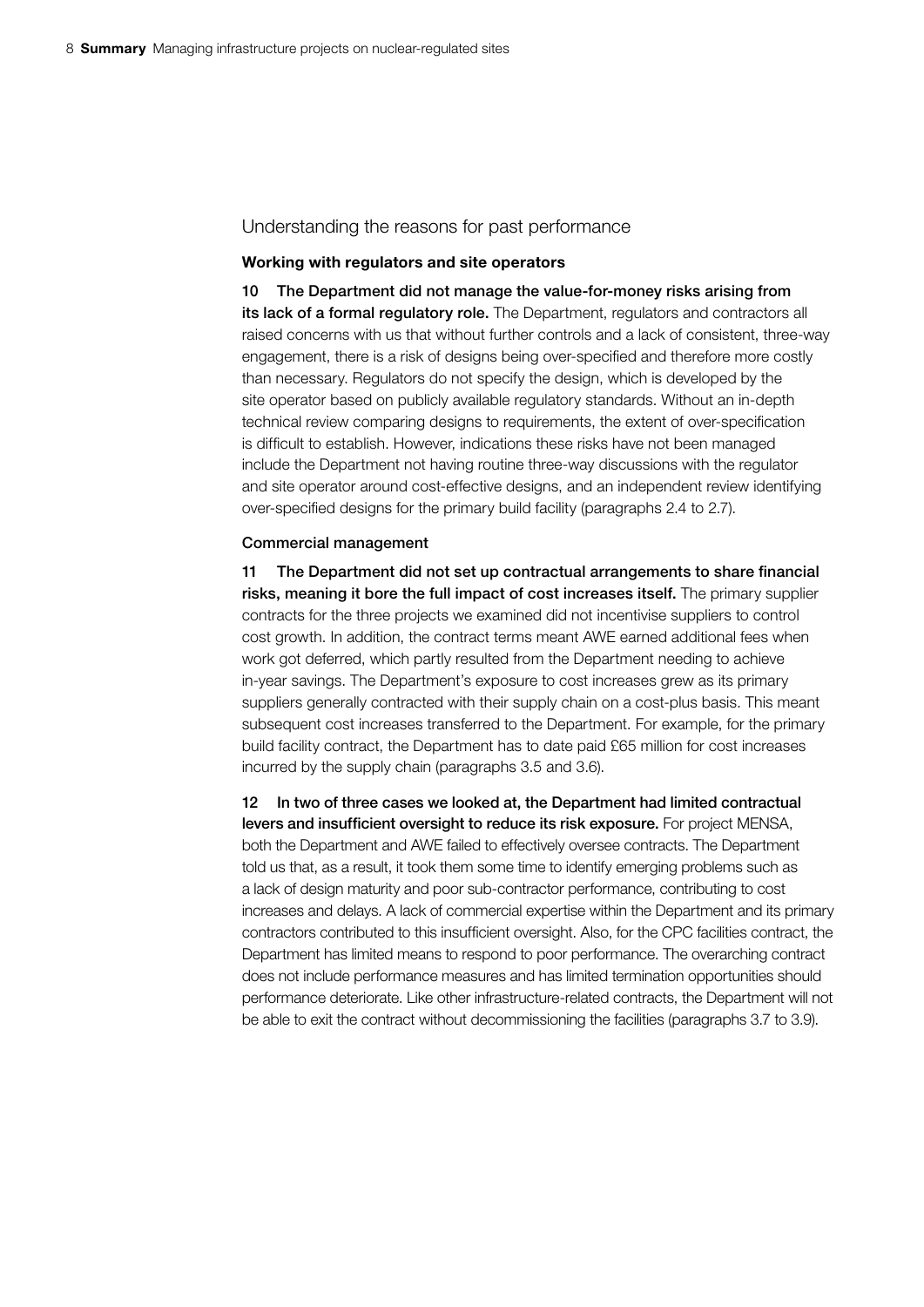#### Project management

13 By progressing projects too quickly early on, the Department increased its risk exposure. A reliance on monopoly site operators (AWE, BAE Systems and Rolls Royce) weakens the Department's commercial negotiating position and means it is more likely to hold more of the contractual risks. Furthermore, the inherent uncertainties of early designs do not incentivise site operators, or their sub-contractors, to negotiate and share risks, increasing risks for the Department. Departmental risks further increased, when it started building before both the requirements and design were mature. For the three projects in our review, this contributed 48% of the total £1.35 billion cost increase. For example, for the primary build facility contract, construction costs increased by £108 million following changes in requirements (paragraphs 1.17, 3.2, 3.9, 3.16 and 3.17, and Figure 6).

14 The Department did not always manage interdependencies across Enterprise projects, contributing to projects starting too early. The three infrastructure projects in our review have interdependencies, both with each other and across the Enterprise. The Department did not always build into projects the flexibility to allow for changes. For example, the Department undertook a wider project to determine what the future nuclear reactor core would look like. However, it started building the new CPC facilities without a clear specification of the core design and a full understanding of how the facility would be used. The initial facility subsequently turned out to be too small, contributing to the £146 million total project cost increase. Unforeseen events, such as the Department's decision to refuel *HMS Vanguard*, also had time and cost implications for the project (paragraphs 3.16 and 3.17).

15 The Department and its contractors struggled to secure the knowledge needed to design and build cost-efficient infrastructure. Requiators require site operators to provide detailed documentary evidence to show that proposed site changes meet regulatory standards. This includes evidence of design specifications, testing and the source of all parts used in the build. Preparing such documents requires specialist knowledge and skills but, as we have previously reported, there remain nuclear-related skills gaps across the Enterprise. Given the specialist nature of the projects we reviewed, and the small pool of contractors able to design and construct them, the three site operators were using many of the same contractor firms. In addition, project MENSA had specific staff shortages (paragraphs 1.9, 2.6, 3.3, 3.15 and 3.16).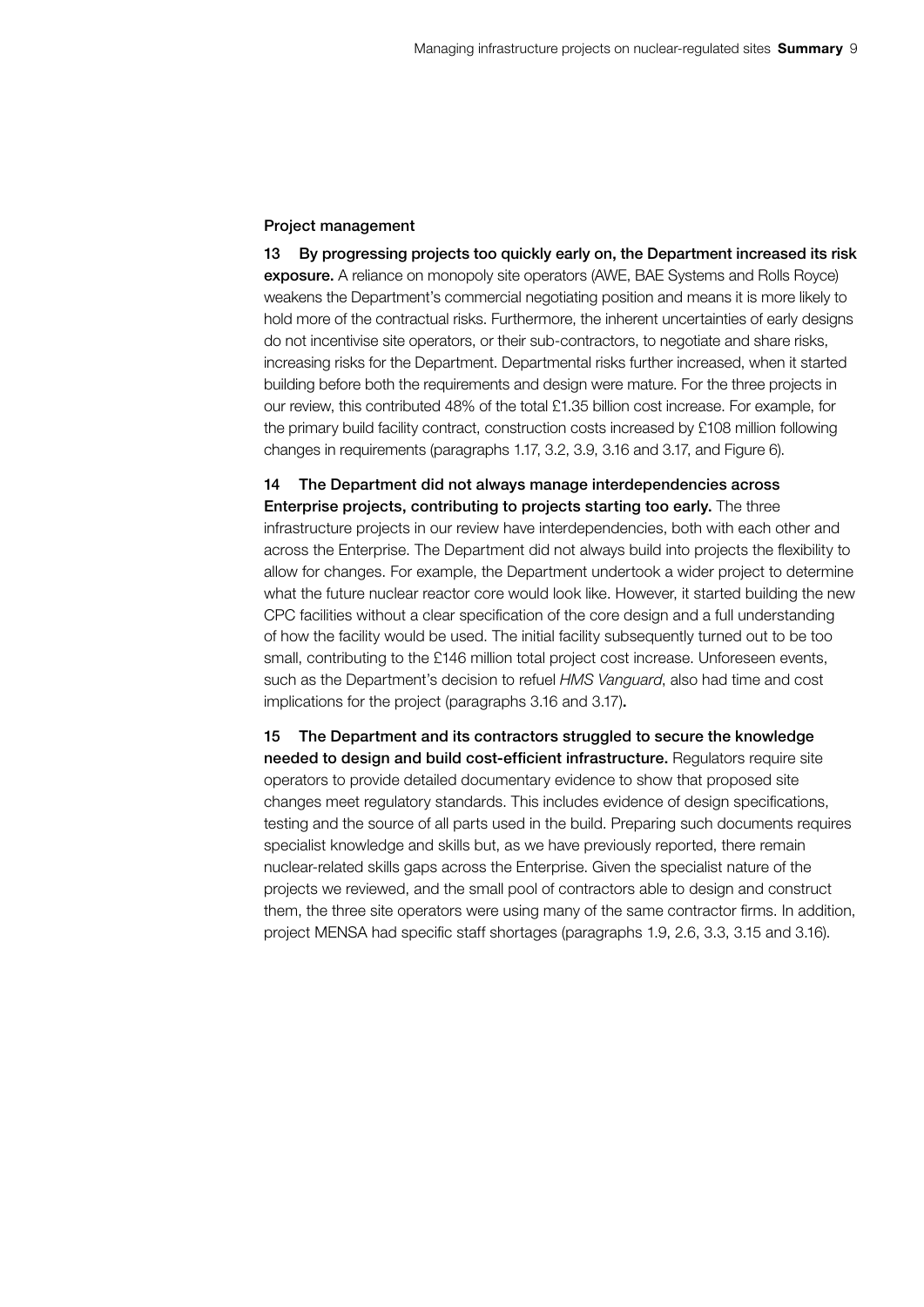Addressing the challenges affecting past performance

16 After earlier challenges, the Department has made progress during the later stages of these infrastructure projects. After developing greater certainty across project MENSA and the first phase of the CPC facilities project, by October 2019 the Department had built the facilities. It is now focused on fitting them out and seeking regulatory approval for the sites to be used. In 2018, the Infrastructure and Projects Authority assessed MENSA as 'Amber' in terms of delivery confidence, publishing the same assessment for the broader CPC project, which covers the new facilities and site operation, in July 2019. For the primary build facility, one building has now largely been constructed, and is being fitted out, with the construction of the foundations having started for the other building (paragraph 1.19).

17 By introducing organisational changes, the Department aims to improve its oversight of infrastructure projects. By establishing in 2016 the Defence Nuclear Organisation (DNO), which has a dedicated nuclear warhead team directly overseeing AWE-site projects, the Department aims to improve its project oversight and ability to identify and manage interdependencies. Also, in 2017, AWE sub-contracted the management of project MENSA to improve oversight and the handling of interdependencies. It is too early to assess the impact of these changes. The Department continues to consider the MENSA project as challenging, with successful completion dependent on managing significant delivery risks (paragraphs 3.13 to 3.15 and Figure 10).

18 Since 2016, the Department, site operators and regulators have established more constructive relationships to better manage value-for-money risks. Each party told us that after developing a clearer understanding of the previous project challenges, relationships and interactions had improved. Since the DNO's creation in 2016, the Department has been more directly involved in regulatory discussions. For example, at both AWE and in Devonport, a senior-engagement forum of all parties was created to discuss requirements and progress, with the Department looking to establish a similar group for the primary build facility project. Through these groups, the Department aims to develop more efficient approaches to designing infrastructure. From our work on the Nuclear Decommissioning Authority, we know how such forums can contribute to the better management of nuclear projects (paragraphs 2.8 and 2.9).

19 The Department re-negotiated its contract covering the largest project, MENSA, but must still manage some commercial risks. In 2016, the Department renegotiated its contract with AWE, which covered MENSA. This change ensured the contract complied with the Single Source Contract Regulations 2014, which are designed to give the Department greater visibility over costs. AWE also renegotiated contracts with its supply chain, with 85% now having a fixed price, either through a fixed or target cost contract. However, the Department was not able to renegotiate the contract covering its CPC facilities project with Rolls Royce. It did seek to mitigate the risk of contracting for uncertain designs by separating out the design and construction for the second phase of the project (paragraphs 3.4, 3.6 and 3.18).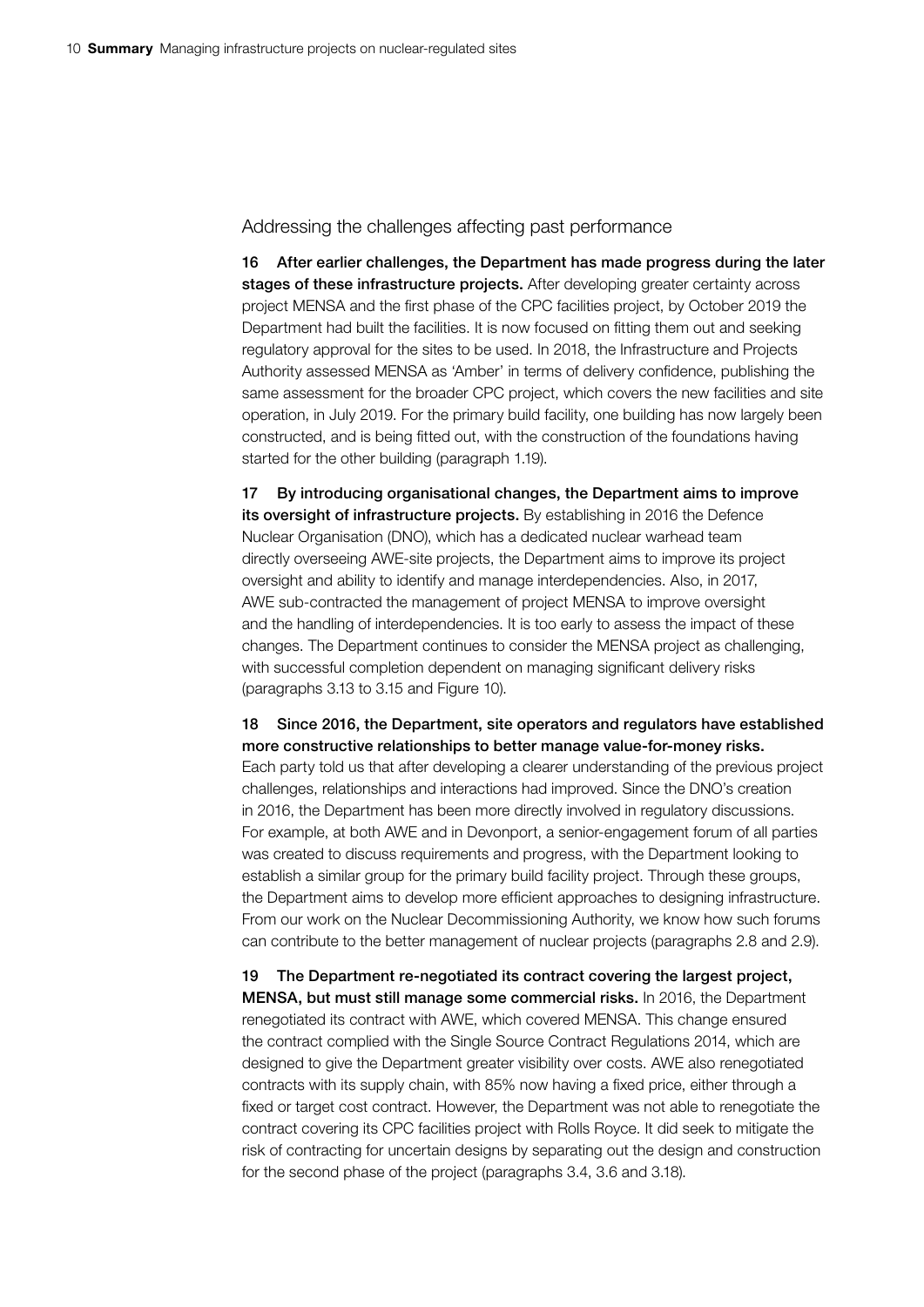#### Conclusion on value for money

20 To maintain the continuous at sea deterrent, the Department must complete three critical infrastructure projects, valued at £2.5 billion, on its nuclear-regulated sites. It has made some progress, with the MENSA facility to assemble and disassemble nuclear weapons and the CPC facilities now taking shape. However, these three projects experienced problems in their earlier and riskier stages, with a cumulative £1.35 billion cost increase and delays of between 1.7 and 6.3 years. Given the interdependencies across different elements of the Nuclear Enterprise, such delays have broader implications which the Department must manage.

21 The challenges with these projects were not unique. It is therefore disappointing to see that in their early days the Department made the same mistakes, also experienced by others, as were made more than 30 years ago. To secure value for money, the Department should have managed the inherent challenges of these projects, such as not starting construction too soon and allowing some flexibility, as well as addressing the risk of not having a statutory role to agree cost-effective designs. In not doing so, the Department's early management of these projects has not delivered value for money. More recently, the Department has started to get to grips with the challenges through revised commercial, regulatory and governance arrangements, although it is too early to tell whether these will be effective.

### Recommendations

22 Over the past three years, the Department has introduced revised governance arrangements and developed its relationship with regulators. As well as embedding these changes, the Department should, for these and future projects:

- a undertake work to better understand, quantify and manage the inherent risks presented by the regulatory arrangements. Although not having a statutory regulatory role, the Department should work with regulators and site operators so that all parties understand value-for-money risks with designs and consider these risks through formal discussions;
- b more explicitly recognise and manage the inherent uncertainties associated with the early stages of these projects. For each project, the Department should consider the appropriate milestones needed to reassess progress alongside the remaining uncertainties and flexibility needed. This should be balanced against allowing teams to press forward with projects;
- c agree commercial arrangements with site operators that better balance risks and ensure they share some risks, particularly as projects progress. The Department should fully consider using all available levers to reduce its risk exposure, including the Single Source Contract Regulations or by splitting commercial arrangements into stages with agreed milestones for defined work;